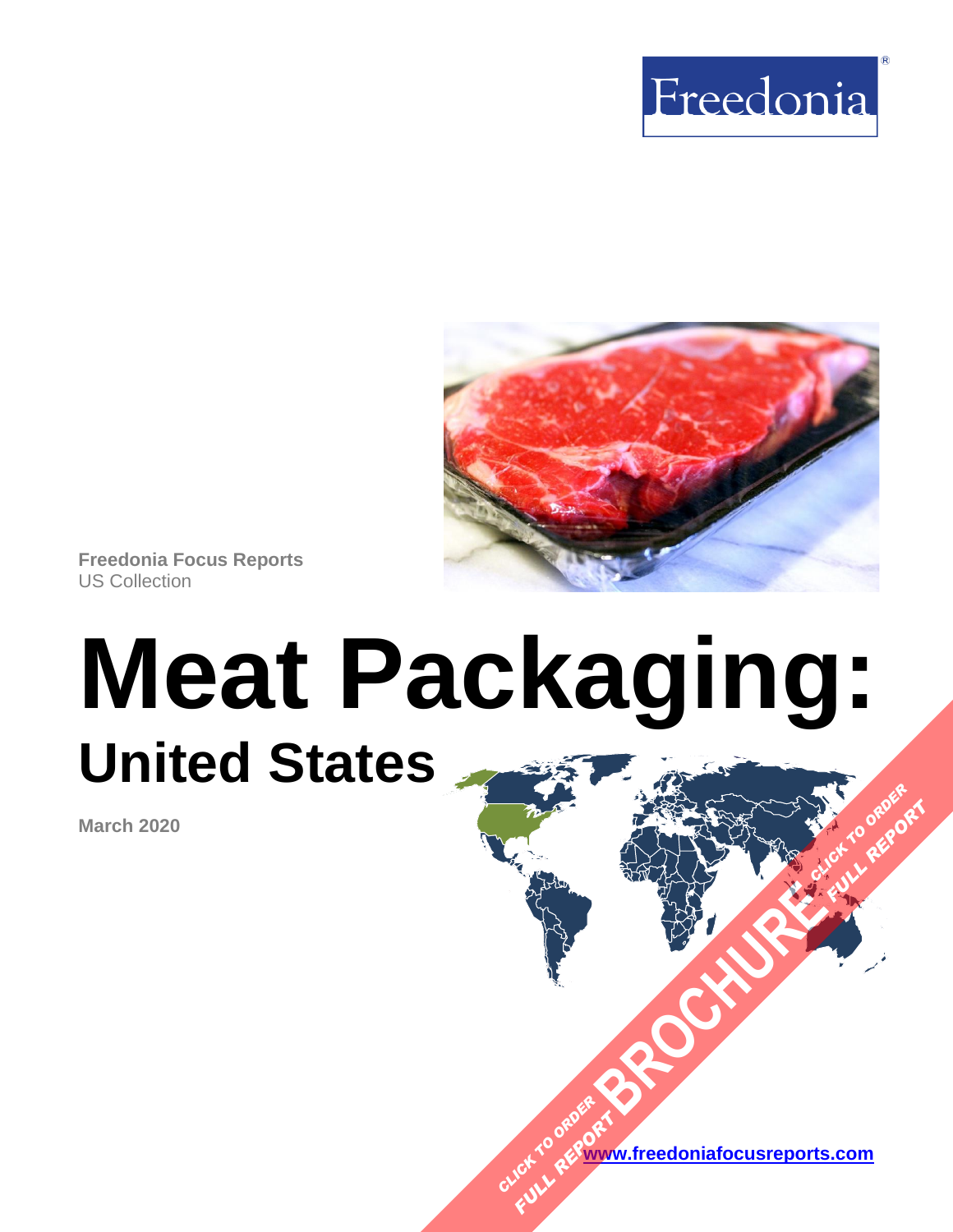# **Table of Contents**

| 1. Highlights                   | $\overline{\mathbf{3}}$ |
|---------------------------------|-------------------------|
| 2. Market Environment           | $\overline{\mathbf{4}}$ |
| <b>Historical Trends</b>        | 4                       |
| Key Economic Indicators         | 6                       |
| Technologies                    | $\overline{7}$          |
| Regulations                     | 9                       |
| 3. Segmentation & Forecasts     | 11                      |
| <b>Types</b>                    | 11                      |
| Beef & Veal                     | 12                      |
| Pork                            | 13                      |
| Lamb & Other Meat               | 14                      |
| <b>Markets</b>                  | 15                      |
| Fresh & Frozen                  | 16                      |
| Processed                       | 17                      |
| Ready-to-Eat                    | 18                      |
| 4. Industry Structure           | 20                      |
| <b>Industry Characteristics</b> | 20                      |
| <b>Market Leaders</b>           | 21                      |
| Amcor                           | 21                      |
| <b>International Paper</b>      | 22                      |
| Sealed Air                      | 22                      |
| 5. About This Report            | 24                      |
| Scope                           | 24                      |
| Sources                         | 24                      |
| <b>Industry Codes</b>           | 25                      |
| Freedonia Methodology           | 25                      |
| Resources                       | 27                      |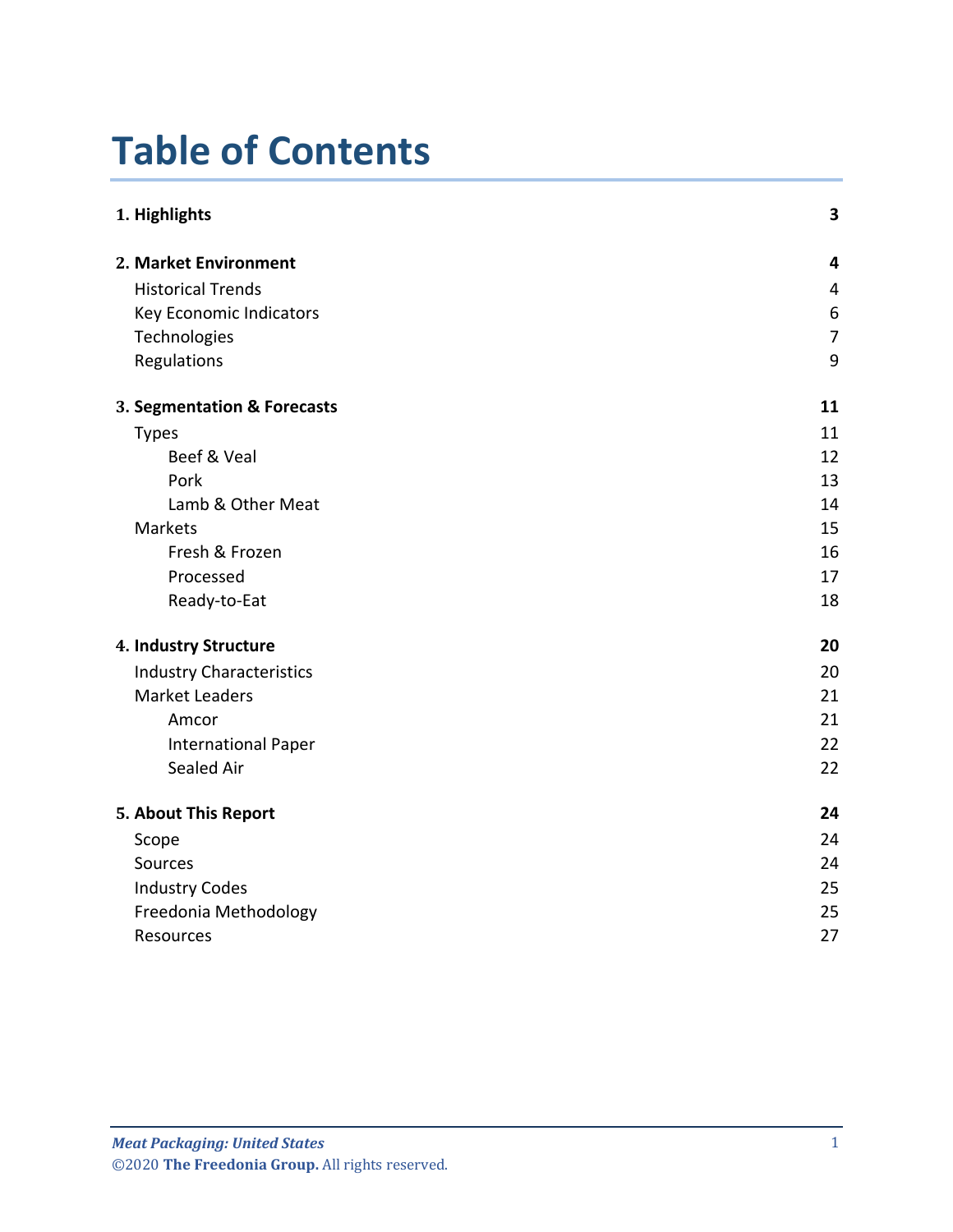# **List of Tables & Figures**

| Figure 1   Key Trends in the US Meat Packaging Market, 2019 - 2024            | 3  |
|-------------------------------------------------------------------------------|----|
| Figure 2   US Meat Packaging Demand Trends, 2009 - 2019                       | 5  |
| Table 1   Key Indicators for US Meat Packaging Demand, 2009 - 2024 (US\$ bil) | 6  |
| Figure 3   US Meat Packaging Demand by Type, 2009 - 2024 (US\$ bil)           | 11 |
| Table 2   US Meat Packaging Demand by Type, 2009 - 2024 (US\$ mil)            | 11 |
| Figure 4   US Meat Packaging Demand by Type, 2009 - 2024 (%)                  | 14 |
| Figure 5   US Meat Packaging Demand by Market, 2009 - 2024 (US\$ bil)         | 15 |
| Table 3   US Meat Packaging Demand by Market, 2009 - 2024 (US\$ mil)          | 15 |
| Figure 6   US Meat Packaging Demand by Market, 2009 - 2024 (%)                | 16 |
| Table 4   Leading Suppliers to the US Meat Packaging Market                   | 21 |
| Table 5   NAICS & SIC Codes Related to Meat Packaging                         | 25 |
|                                                                               |    |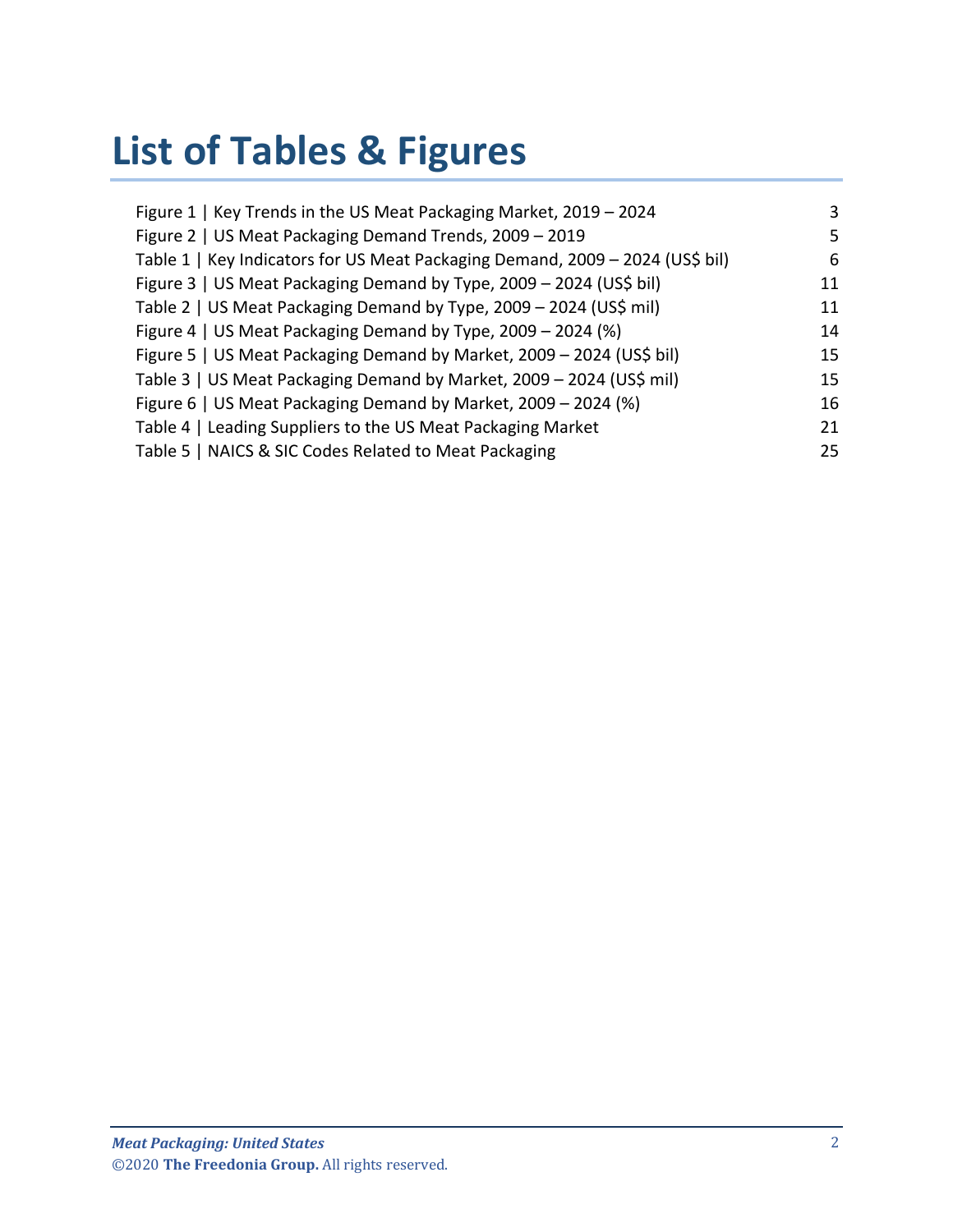# <span id="page-3-0"></span>**About This Report**

## <span id="page-3-1"></span>**Scope**

This report forecasts to 2024 US meat packaging demand in nominal US dollars at the manufacturer level. Total demand is segmented by type in terms of:

- beef and veal
- pork
- lamb and other meats such as bison and goat

Total demand is also segmented by market as follows:

- fresh and frozen
- processed
- ready-to-eat

To illustrate historical trends, total demand is provided in annual series from 2009 to 2019; the various segments are reported at five-year intervals for 2009, 2014, and 2019.

"Packaging" refers to any containers, wraps, or accessories contained in or attached to containers or wraps that are used to ship meat products to retail or foodservice locations. Packaging used for imported foods that are packaged outside of the US is excluded from the scope.

This report includes only packaging for animal-based products that are intended for human consumption, and excludes meat-alternative foods (e.g., plant-based hamburger patties).

Key macroeconomic indicators are also provided with quantified trends. Other various topics, including profiles of pertinent leading companies, are covered in this report. A full outline of report items by page is available in the Table of Contents.

## <span id="page-3-2"></span>**Sources**

*Meat Packaging: United States* (FF30063) is based on *[Meat, Poultry, & Seafood Packaging,](http://www.freedoniagroup.com/DocumentDetails.aspx?ReferrerId=FL-FOCUS&studyid=3787)* a comprehensive industry study published by The Freedonia Group. Reported findings represent the synthesis and analysis of data from various primary, secondary, macroeconomic, and demographic sources, such as:

- firms participating in the industry, and their suppliers and customers
- government/public agencies
- intergovernmental and non-governmental organizations
- trade associations and their publications
- the business and trade press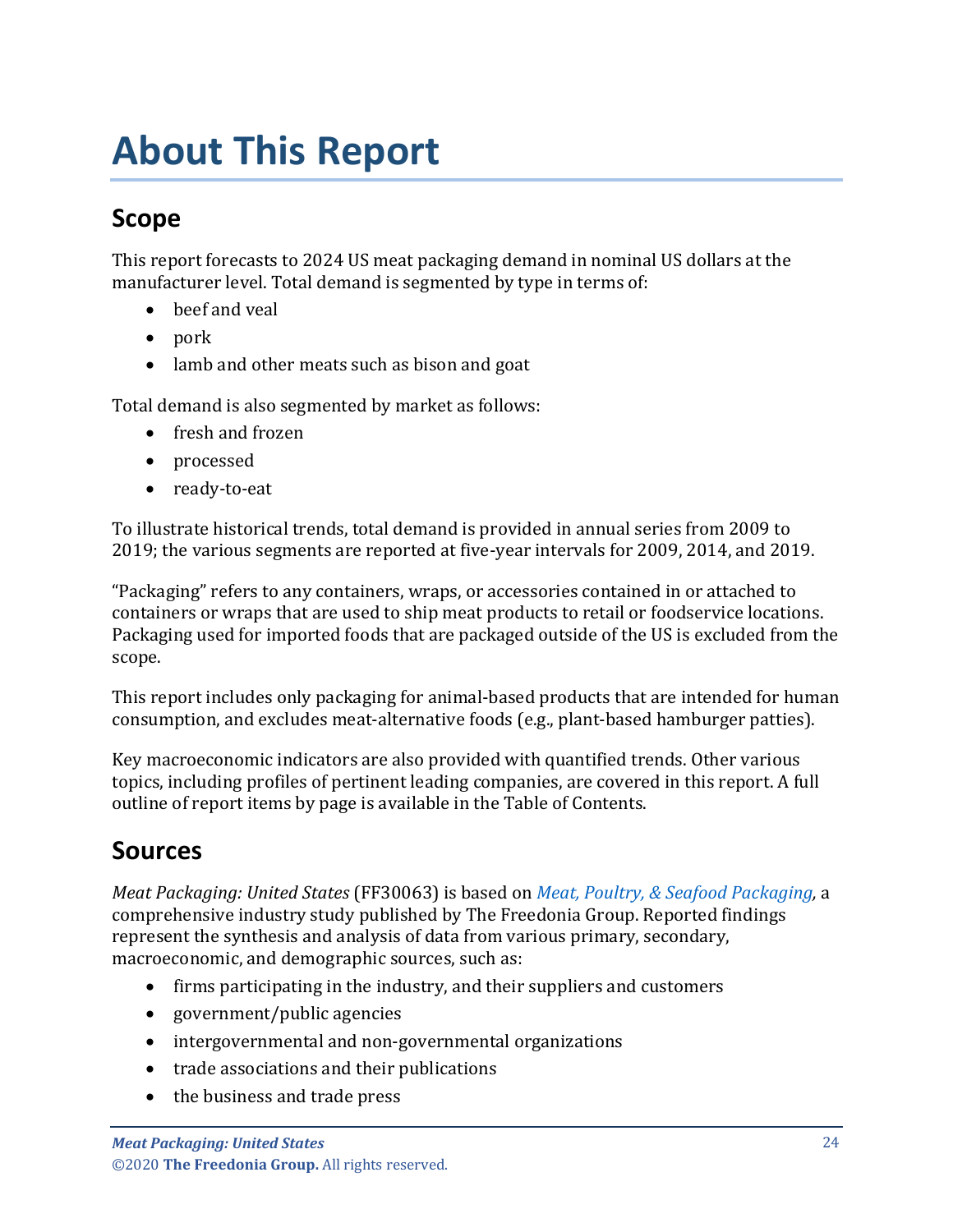- indicator forecasts by The Freedonia Group
- the findings of other reports and studies by The Freedonia Group

Specific sources and additional resources are listed in the Resources section of this publication for reference and to facilitate further research.

## <span id="page-4-0"></span>**Industry Codes**

<span id="page-4-2"></span>

| <b>Table 5   NAICS &amp; SIC Codes Related to Meat Packaging</b> |                                                                |                                           |                                                            |  |
|------------------------------------------------------------------|----------------------------------------------------------------|-------------------------------------------|------------------------------------------------------------|--|
| <b>NAICS/SCIAN 2017</b>                                          |                                                                | <b>SIC</b>                                |                                                            |  |
| North American Industry Classification System                    |                                                                | <b>Standard Industrial Classification</b> |                                                            |  |
| 322130                                                           | Paperboard Mills                                               | 2631                                      | Paperboard Mills                                           |  |
| 322211                                                           | Corrugated and Solid Fiber Box Mfg                             | 2652                                      | Setup Paperboard Boxes                                     |  |
| 322212                                                           | Folding Paperboard Box Mfg                                     | 2653                                      | Corrugated and Solid Fiber Boxes                           |  |
| 322219                                                           | Other Paperboard Container Mfg                                 | 2657                                      | Folding Paperboard Boxes, Including Sanitary               |  |
| 322220                                                           | Paper Bag and Coated and Treated Paper Mfg                     | 2671                                      | Packaging Paper and Plastics Film, Coated and<br>Laminated |  |
| 326111                                                           | Plastics Bag and Pouch Mfg                                     | 2672                                      | Coated and Laminated Paper, NEC                            |  |
| 326112                                                           | Plastics Packaging Film and Sheet (including<br>Laminated) Mfg | 2673                                      | Plastics, Foil, and Coated Paper Bags                      |  |
| 326199                                                           | All Other Plastics Product Mfg                                 | 2674                                      | Uncoated Paper and Multiwall Bags                          |  |
| 327213                                                           | <b>Glass Container Mfg</b>                                     | 2679                                      | Converted Paper Products, NEC                              |  |
| 332431                                                           | Metal Can Mfg                                                  | 3089                                      | Plastics Products, NEC                                     |  |
|                                                                  |                                                                | 3221                                      | <b>Glass Containers</b>                                    |  |
|                                                                  |                                                                | 3497                                      | Metal Foil and Leaf                                        |  |
|                                                                  |                                                                | 3411                                      | <b>Metal Cans</b>                                          |  |

Source: US Census Bureau

## <span id="page-4-1"></span>**Freedonia Methodology**

The Freedonia Group, a subsidiary of MarketResearch.com, has been in business for more than 30 years and in that time has developed a comprehensive approach to data analysis that takes into account the variety of industries covered and the evolving needs of our customers.

Every industry presents different challenges in market sizing and forecasting, and this requires flexibility in methodology and approach. Freedonia methodology integrates a variety of quantitative and qualitative techniques to present the best overall picture of a market's current position as well as its future outlook: When published data are available, we make sure they are correct and representative of reality. We understand that published data often have flaws either in scope or quality, and adjustments are made accordingly. Where no data are available, we use various methodologies to develop market sizing (both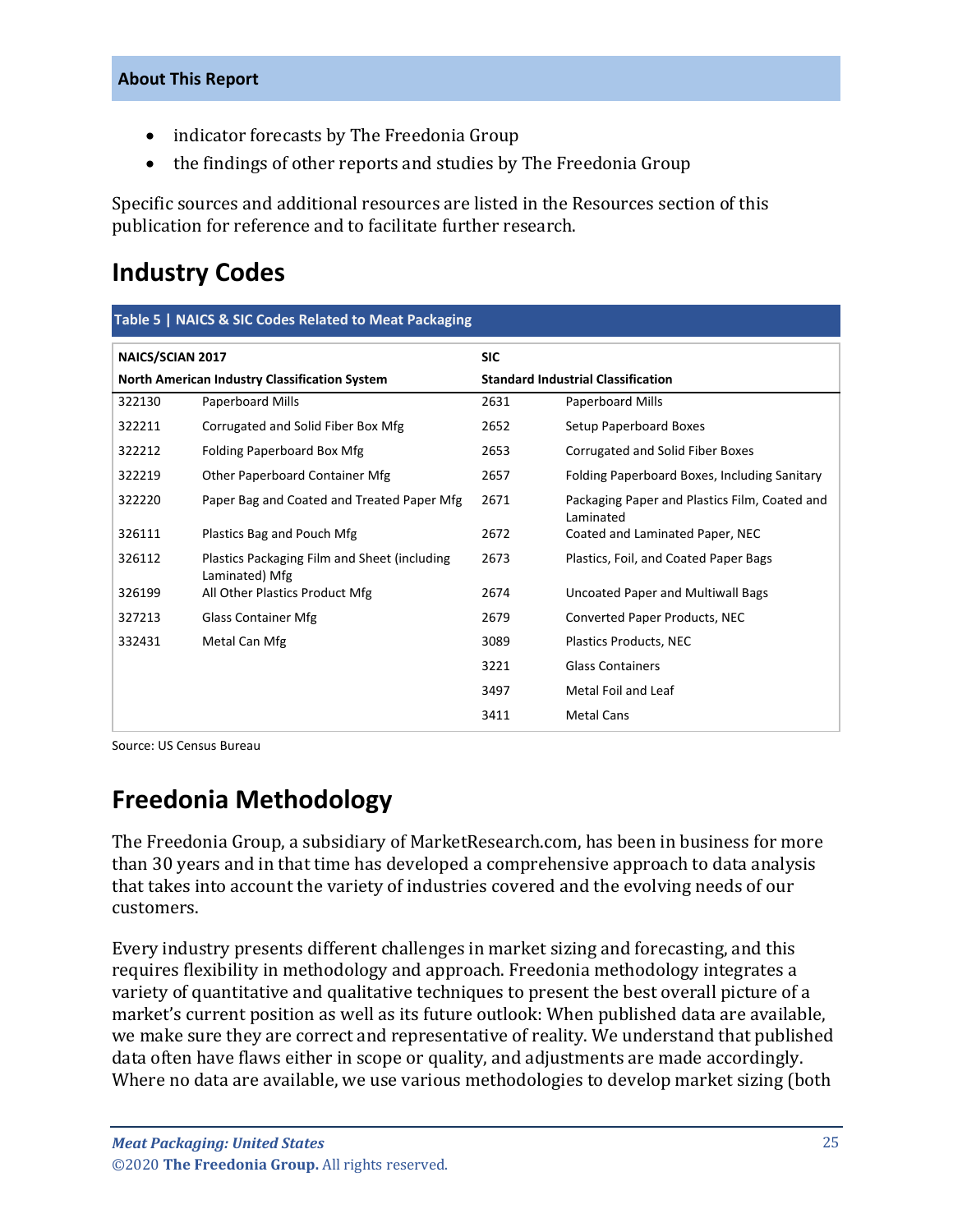#### **About This Report**

top-down and bottom-up) and then triangulate those results to come up with the most accurate data series possible. Regardless of approach, we also talk to industry participants to verify both historical perspective and future growth opportunities.

Methods used in the preparation of Freedonia market research include, but are not limited to, the following activities: comprehensive data mining and evaluation, primary research, consensus forecasting and analysis, ratio analysis using key indicators, regression analysis, end use growth indices and intensity factors, purchase power parity adjustments for global data, consumer and end user surveys, market share and corporate sales analysis, product lifespan analysis, product or market life cycle analysis, graphical data modeling, long-term historical trend analysis, bottom-up and top-down demand modeling, and comparative market size ranking.

Freedonia quantifies trends in various measures of growth and volatility. Growth (or decline) expressed as an average annual growth rate (AAGR) is the least squares growth rate, which takes into account all available datapoints over a period. The volatility of datapoints around a least squares growth trend over time is expressed via the coefficient of determination, or  $r^2$ . The most stable data series relative to the trend carries an  $r^2$  value of 1.0; the most volatile – 0.0. Growth calculated as a compound annual growth rate (CAGR) employs, by definition, only the first and last datapoints over a period. The CAGR is used to describe forecast growth, defined as the expected trend beginning in the base year and ending in the forecast year. Readers are encouraged to consider historical volatility when assessing particular annual values along the forecast trend, including in the forecast year.

## **Copyright & Licensing**

The full report is protected by copyright laws of the United States of America and international treaties. The entire contents of the publication are copyrighted by The Freedonia Group.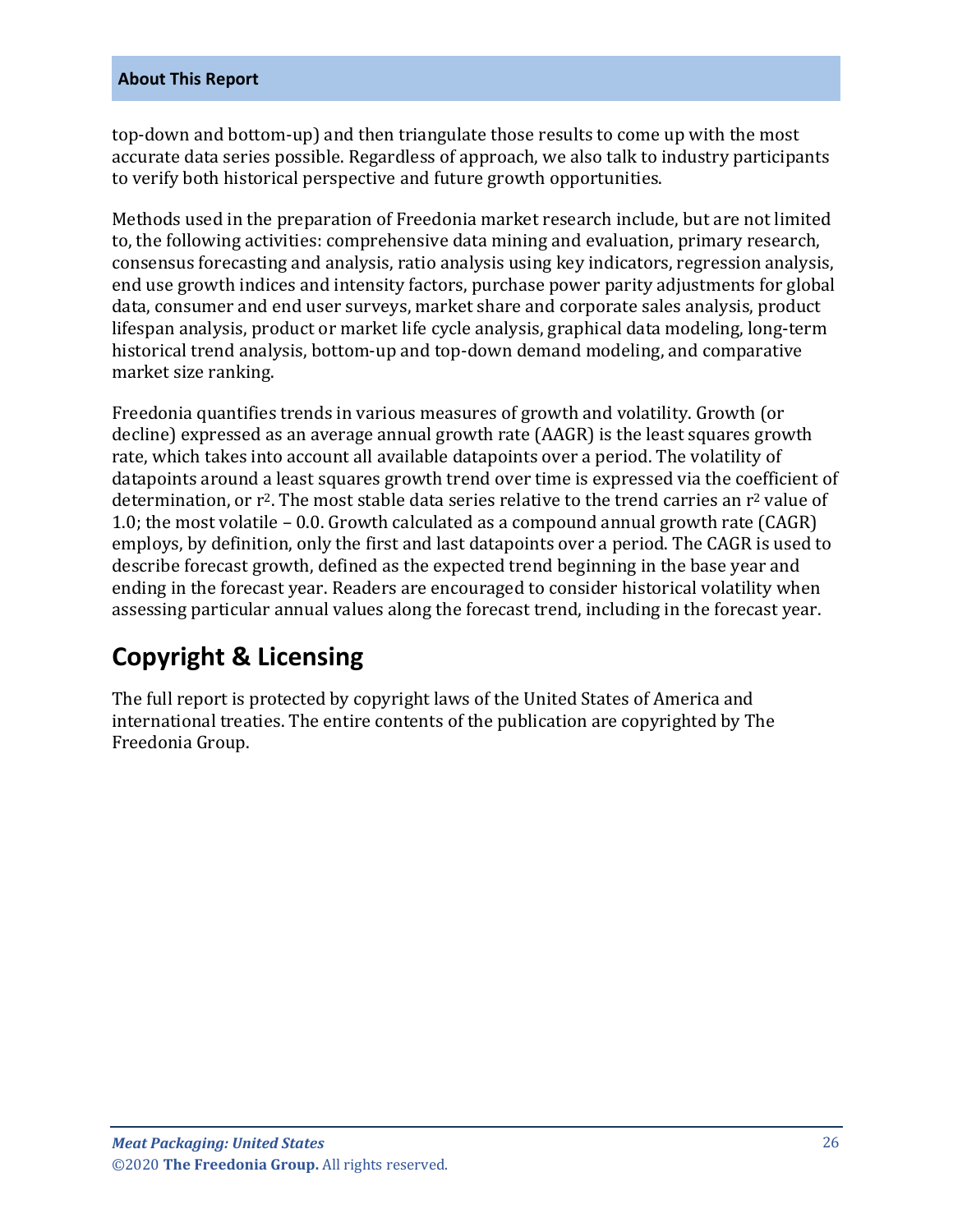## <span id="page-6-0"></span>**Resources**

#### **The Freedonia Group**

 *[Meat, Poultry, & Seafood Packaging](http://www.freedoniagroup.com/DocumentDetails.aspx?ReferrerId=FL-FOCUS&studyid=3787)* **[Freedonia Industry Studies](http://www.freedoniagroup.com/Home.aspx?ReferrerId=FL-Focus)**  *[Barrier Films Market in the US](https://www.freedoniagroup.com/DocumentDetails.aspx?ReferrerId=FL-FOCUS&StudyId=3513) [Cannabis Packaging Opportunities](https://www.freedoniagroup.com/DocumentDetails.aspx?ReferrerId=FL-FOCUS&StudyId=3773) [Converted Flexible Packaging](https://www.freedoniagroup.com/DocumentDetails.aspx?ReferrerId=FL-FOCUS&StudyId=3731) [Food & Beverage Packaging Innovation](https://www.freedoniagroup.com/DocumentDetails.aspx?ReferrerId=FL-FOCUS&StudyId=3736) [Food Containers in the US](https://www.freedoniagroup.com/DocumentDetails.aspx?ReferrerId=FL-FOCUS&StudyId=3609) [Food Safety Products in the US](https://www.freedoniagroup.com/DocumentDetails.aspx?ReferrerId=FL-FOCUS&StudyId=3613) [Foodservice Single](https://www.freedoniagroup.com/DocumentDetails.aspx?ReferrerId=FL-FOCUS&StudyId=3774) -Use Products [Global Adhesives & Sealants](https://www.freedoniagroup.com/DocumentDetails.aspx?ReferrerId=FL-FOCUS&StudyId=3715) [Global Corrugated Boxes](https://www.freedoniagroup.com/DocumentDetails.aspx?ReferrerId=FL-FOCUS&StudyId=3737) Global E [-Commerce](https://www.freedoniagroup.com/DocumentDetails.aspx?ReferrerId=FL-FOCUS&StudyId=3724) Global E [-Commerce Packaging](https://www.freedoniagroup.com/DocumentDetails.aspx?ReferrerId=FL-FOCUS&StudyId=3744) [Global Protective Packaging](https://www.freedoniagroup.com/DocumentDetails.aspx?ReferrerId=FL-FOCUS&StudyId=3741) [Global Pharmaceutical Packaging](https://www.freedoniagroup.com/DocumentDetails.aspx?ReferrerId=FL-FOCUS&StudyId=3758) [Medical Device Packaging](https://www.freedoniagroup.com/DocumentDetails.aspx?ReferrerId=FL-FOCUS&StudyId=3782) [Packaging Films Market in the US](https://www.freedoniagroup.com/DocumentDetails.aspx?ReferrerId=FL-FOCUS&StudyId=3529) [Pharmaceutical Packaging Market in the US](https://www.freedoniagroup.com/DocumentDetails.aspx?ReferrerId=FL-FOCUS&StudyId=3523) [Pouches in the US](https://www.freedoniagroup.com/DocumentDetails.aspx?ReferrerId=FL-FOCUS&StudyId=3665) [Produce Packaging Market in the US](https://www.freedoniagroup.com/DocumentDetails.aspx?ReferrerId=FL-FOCUS&StudyId=3632) Retail [-Ready Packaging](https://www.freedoniagroup.com/DocumentDetails.aspx?ReferrerId=FL-FOCUS&StudyId=3713) [Rigid Bulk Packaging](https://www.freedoniagroup.com/DocumentDetails.aspx?ReferrerId=FL-FOCUS&StudyId=3704) [Specialty Films](https://www.freedoniagroup.com/DocumentDetails.aspx?ReferrerId=FL-FOCUS&StudyId=3732) [Stretch & Shrink Film Market in the US](https://www.freedoniagroup.com/DocumentDetails.aspx?ReferrerId=FL-FOCUS&StudyId=3561)* **[Freedonia Focus Reports](https://www.freedoniafocusreports.com/redirect.asp?progid=89534&url=/)**  *[Frozen Foods: United States](https://www.freedoniafocusreports.com/Frozen-Foods-United-States-FF10015/?progid=89534) [Global Food E](https://www.freedoniafocusreports.com/Global-Food-E-Commerce-FW10063/?progid=89534) -Commerce*

 *[Meat & Poultry Products: United States](https://www.freedoniafocusreports.com/Meat-Poultry-Products-United-States-FF10017/?progid=89534)*

 *[Meat & Poultry Retail: United States](https://www.freedoniafocusreports.com/Meat-Poultry-Retail-United-States-FF10047/?progid=89534)*

 *[Packaging Machinery: United States](https://www.freedoniafocusreports.com/Packaging-Machinery-United-States-FF75038/?progid=89534)*

*[Packaging: United States](https://www.freedoniafocusreports.com/Packaging-United-States-FF30035/?progid=89534)*

*[Processed Food: United States](https://www.freedoniafocusreports.com/Processed-Food-United-States-FF10024/?progid=89534)*

*[Restaurants & Foodservice: United States](https://www.freedoniafocusreports.com/Restaurants-Foodservice-United-States-FF95019/?progid=89534)*

*[Specialty Films: United States](https://www.freedoniafocusreports.com/Specialty-Films-United-States-FF55048/?progid=89534)*

#### **[Freedonia Custom Research](http://www.freedoniagroup.com/CustomResearch.aspx?ReferrerId=FL-Focus)**